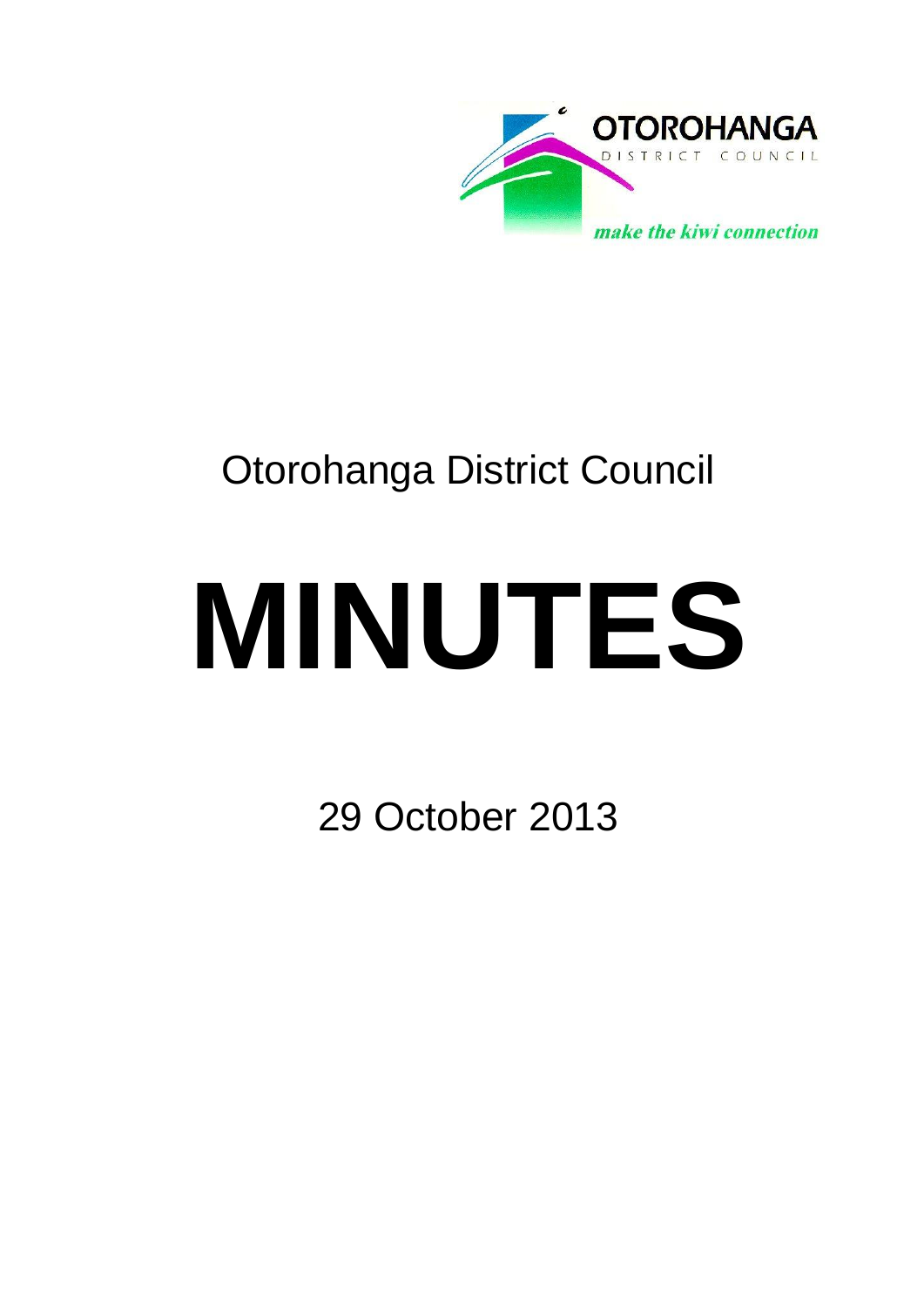#### **OTOROHANGA DISTRICT COUNCIL**

29 October 2013

Minutes of the first ordinary meeting of the triennium of the Otorohanga District Council held in the Council Chambers, Maniapoto St, Otorohanga on Tuesday 29 October 2013 commencing at 10.05am.

### **MINUTES**

Minutes are unconfirmed and subject to amendment at the next meeting of Council.

#### **ORDER OF BUSINESS:**

| <b>ITEM</b>                                       | <b>PRECIS</b>                                                                    | <b>PAGE</b>    |  |
|---------------------------------------------------|----------------------------------------------------------------------------------|----------------|--|
| <b>PRESENT</b>                                    |                                                                                  | 1              |  |
| <b>IN ATTENDANCE</b>                              |                                                                                  |                |  |
| <b>APOLOGIES</b>                                  |                                                                                  | 1              |  |
| <b>OPENING PRAYER</b>                             |                                                                                  |                |  |
| <b>ITEMS TO BE CONSIDERED IN GENERAL BUSINESS</b> |                                                                                  |                |  |
| CONFIRMATION OF MINUTES - 8 OCTOBER 2013          |                                                                                  |                |  |
| <b>REPORTS</b>                                    |                                                                                  | 1              |  |
| Item 1                                            | DECLARATIONS BY MAYOR & COUNCILLORS                                              | 1              |  |
| Item 2                                            | APPOINTMENT OF DEPUTY MAYOR                                                      | 2              |  |
| Item 3                                            | <b>MAYOR &amp; COUNCILLORS GENERAL EXPLANATION</b>                               | $\overline{2}$ |  |
| Item 4                                            | APPOINTMENTS TO OTOROHANGA COMMUNITY BOARD                                       | $\overline{2}$ |  |
| Item 5                                            | APPOINTMENT TO KAWHIA COMMUNITY BOARD                                            | 3              |  |
| Item 7                                            | APPOINTMENTS TO ORGANISATIONS & COMMITTEES                                       | 3              |  |
| Item 6                                            | DELEGATIONS FROM OTOROHANGA DISTRICT COUNCIL                                     | 4              |  |
| Item 8                                            | ODC PROPOSED SCHEDULE OF ORDINARY MEETING DATES<br>NOVEMBER 2013 - DECEMBER 2014 | 5              |  |
| Item 10                                           | PLANNING REPORT FOR JULY TO SEPTEMBER 2013                                       | 5              |  |
| Item 11                                           | DISTRICT BUILDING CONTROL OFFICERS REPORT FOR 1 JULY TO 30<br>SEPTEMBER 2013     | 6              |  |
| Item 9                                            | DISTRICT LIBRARIANS REPORT FOR JULY TO SEPTEMBER 2013                            | 6              |  |
| Item 12                                           | REVIEW OF WATER SERVICES BYLAW 2007                                              | 6              |  |
| Item 13                                           | ODC MATTERS REFERRED FROM 8 OCTOBER 2013                                         | 7              |  |
| GENERAL                                           |                                                                                  | 7              |  |
| <b>MEETING CLOSURE</b>                            |                                                                                  |                |  |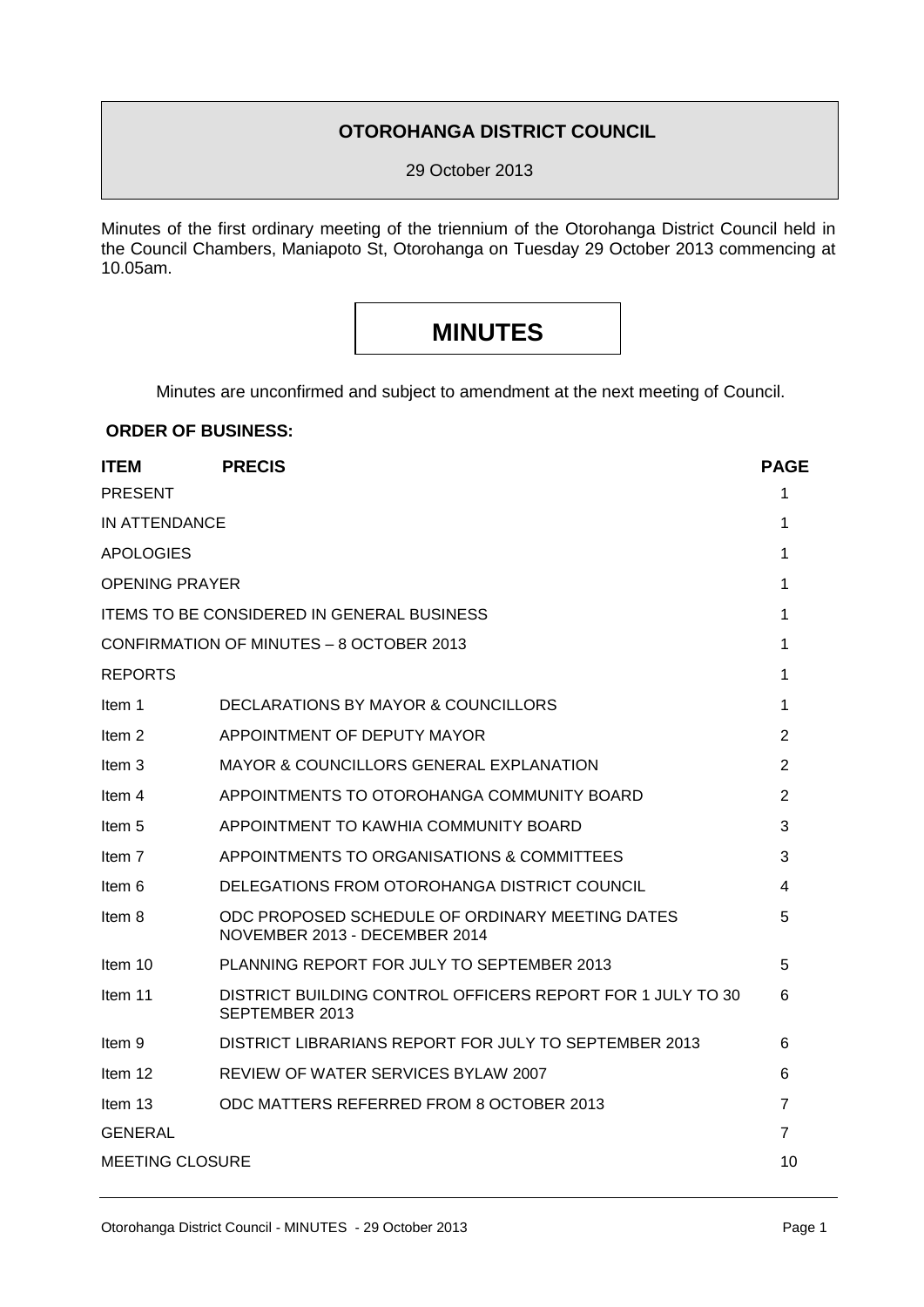#### **PRESENT**

Mr MM Baxter (Mayor), Crs RA Klos, RM Johnson, KC Phillips, DM Pilkington (Deputy Mayor), RJ Prescott, PD Tindle and AJ Williams.

#### **IN ATTENDANCE**

Messrs DC Clibbery (Chief Executive & Engineering Manager), GD Bunn (Finance & Administration Manager), AR Loe (Environmental Services Manager)(attended 10.27am) and CA Tutty (Governance Supervisor).

#### **OPENING PRAYER**

The Governance Supervisor read the Opening Prayer.

The Chief Executive declared the meeting open and welcomed those present. He extended a special welcome to newly elected Councillors.

#### **CONFIRMATION OF MINUTES – 8 OCTOBER 2013**

**Resolved** that the minutes of the meeting of the Otorohanga District Council held on 8 October 2013, as previously circulated, be approved as a true and correct record of that meeting.

#### **Cr Phillips / Cr Prescott**

#### **MATTERS ARISING**

#### **WAIPA RIVER**

Cr Phillips referred to the item regarding trees floating down the Waipa River and that it had been agreed this is a Waikato Regional Council (WRC) issue. Cr Phillips reported that the WRC had the trees removed from the river which were then stockpiled on the farmers land. At this time the trees are then the responsibility of the farmer to dispose of. Members were informed that during recent flooding of the Waipa River these trees were taken back into the river and therefore become the responsibility of the WRC. The Chief Executive reported that apparently very few trees floated back into the Waipa River. It is believed the trees in question were the result of forest works in the vicinity of Toa's Bridge. He said the WRC are currently investigating where these trees came from.

#### **AMENDMENT TO LIQUOR CONTROL BYLAW 2007**

In reply to Cr Pilkington regarding the resolution in respect to the Amendment to the Liquor Control Bylaw 2007, the Chief Executive advised that the ban period is intended to fully encompass Christmas Eve through to and including Waitangi Day, with a few hours 'buffer' either side.

#### **REPORTS**

#### **Item 1 DECLARATIONS BY MAYOR & COUNCILLORS**

#### **Discussion**

The Mayor read and completed the declaration pursuant to Clause 14 of Schedule 7 of the Local Government Act 2002. The Mayor then assumed the chair.

Each Councillor in turn read and completed a written declaration, pursuant to Clause 14 of Schedule 7 of the Local Government Act 2002.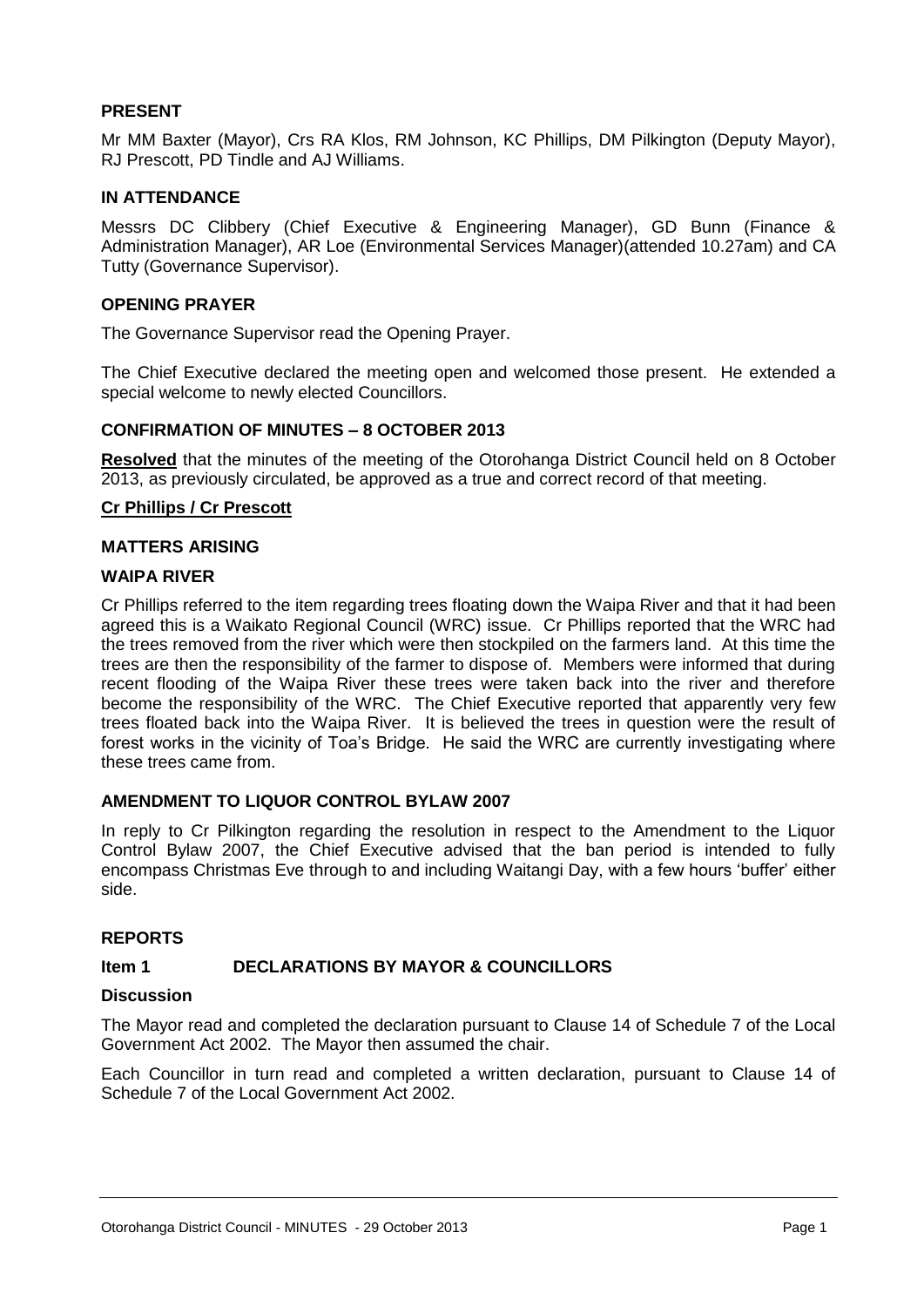#### **Item 2 APPOINTMENT OF DEPUTY MAYOR**

#### **Discussion**

The Chief Executive presented a report informing Members that under Clause 17 of Schedule 7 to the Local Government Act 2002 it requires Council to appoint one Member to be Deputy Mayor. He advised that under Section 41A of the 2012 Amendment to the Local Government Act 2002 has given the Mayor the power to directly appoint the Deputy Mayor. The Chief Executive advised that Mayor Max Baxter has exercised this power and appointed Deborah Mary Pilkington as Deputy Mayor.

His Worship advised that Cr Pilkington has a wealth of experience, dedication and thoroughness and he is extremely proud to have had the opportunity to make this appointment.

#### **Item 3 MAYOR & COUNCILLORS GENERAL EXPLANATION**

#### **Discussion**

The Chief Executive gave a general explanation to Members of the:

- a. A General Explanation to Elected Members including
	- i. Local Government Official Information & Meetings Act 1987
	- ii. Local Authorities (Members Interests) Act 1968
	- iii. Crimes Act 1961, Sections 99, 105 and 105A
	- iv. Secret Commissions Act 1910
	- v. Securities Act 1978
- b. The Otorohanga District Council Code of Conduct
- c. Role and employment of the Chief Executive
- d. Standing Orders adopted by Council NZS9202.2003
- e. Key Documents and Processes of Council

He said, as Chief Executive, there is a legal requirement for him to cover certain matters.

#### **CONFLICTS OF INTEREST**

The Chief Executive informed Members that they must be careful that they maintain a clear separation between their personal interests and their duties as an Elected Member. The Finance & Administration Manager advised that it will be necessary for each Councillor to sign a Declaration of Interest which will become public information.

#### **AGENDA**

Cr Pilkington expressed the opinion that should the District Council Agenda not be sent to Members by the Tuesday before the meeting, then this provides a catalyst for the Agenda to be emailed to Members.

#### **Resolved**

That the Chief Executive's report on Mayor & Councillors General Explanation be received.

#### **His Worship / Cr Pilkington**

#### **Item 4 APPOINTMENTS TO OTOROHANGA COMMUNITY BOARD**

#### **Discussion**

The Chief Executive presented a report informing Members that under Section 19F of the Local Electoral Act 2001 it authorises Council to appoint Councillors to Community Boards.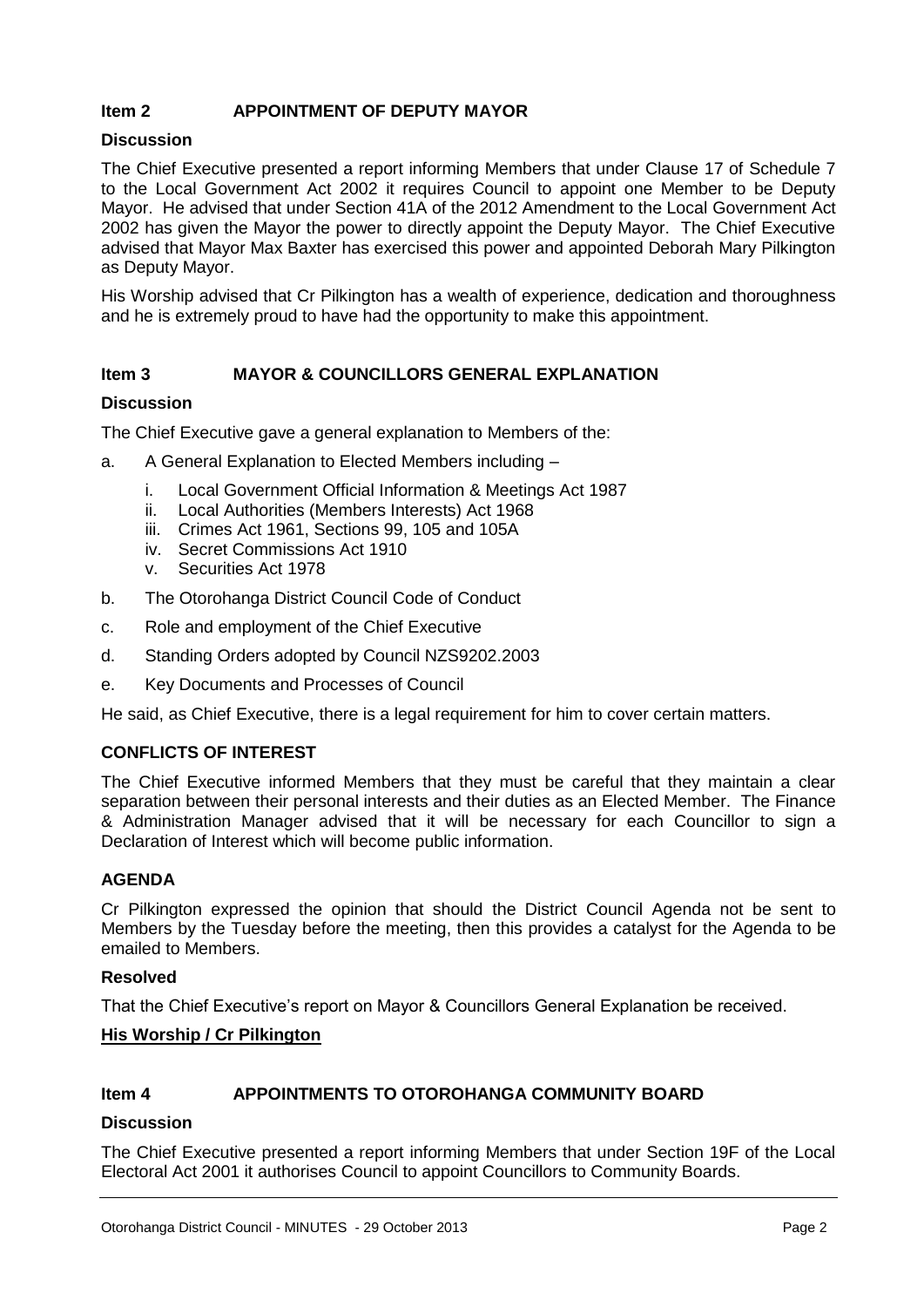#### **Resolved**

That Pursuant to Section 19F of the Local Electoral Act 2001 Robert James Prescott and Philip Daryl Tindle be appointed to the Otorohanga Community Board.

#### **Cr Pilkington / Cr Johnson**

#### **Item 5 APPOINTMENT TO KAWHIA COMMUNITY BOARD**

#### **Discussion**

The Chief Executive informed Members that under Section 19F of the Local Electoral Act 2001 it authorises Council to appoint Councillors to Community Boards.

The Chief Executive advised that the Kawhia Community Board had requested that it be able to select the Council representative on the Board. He said it is necessary that this Councilllor is from the Ward the Community Board is situated in.

#### **Resolved**

That pursuant to Section 19F of the Local Electoral Act 2001 Deborah Mary Pilkington be appointed to the Kawhia Community Board.

#### **Cr Phillips / Cr Prescott**

#### **Item 7 APPOINTMENTS TO ORGANISATIONS & COMMITTEES**

#### **Discussion**

The Chief Executive presented a report advising that decisions are required regarding the establishment of internal decision making bodies of Council and also the appointments to those bodies and various other external committees and organisations.

#### **OTOROHANGA COMMUNITY BOARD**

The Chief Executive explained to Members that as Cr Tindle had stood and was successful for both Council and the Otorohanga Community Board, he is then appointed back to the Board thus allowing Mr Dave Williams to move up as the fourth elected member of the Otorohanga Community Board

#### **Resolved**

That the following appointments be made

- 1. That Dave Williams be deemed to have been elected as the fourth elected member of the Otorohanga Community Board.
- 2. Organisations & Committees

| a.             | <b>Conduct Review Committee</b>                           | Mayor, Deputy Mayor and Cr Prescott                                     |
|----------------|-----------------------------------------------------------|-------------------------------------------------------------------------|
| b.             | <b>Chief Executive's Review/Remuneration</b><br>Committee | Deputy-Mayor,<br>Cr<br><b>Phillips</b><br>Mayor,                        |
| $C_{\cdot}$    | <b>Hearings Committee</b>                                 | On a case-by-case basis -<br>Mayor,<br>Deputy-Mayor, Ward Councillor(s) |
| d.             | Sport NZ - Rural Travel Fund                              | Mayor, Cr Pilkington, Sport Waikato<br>Representative                   |
| $\mathbf{e}$ . | <b>Creative Communities New Zealand</b>                   | Cr Klos, Cr Tindle and Community<br>Representatives                     |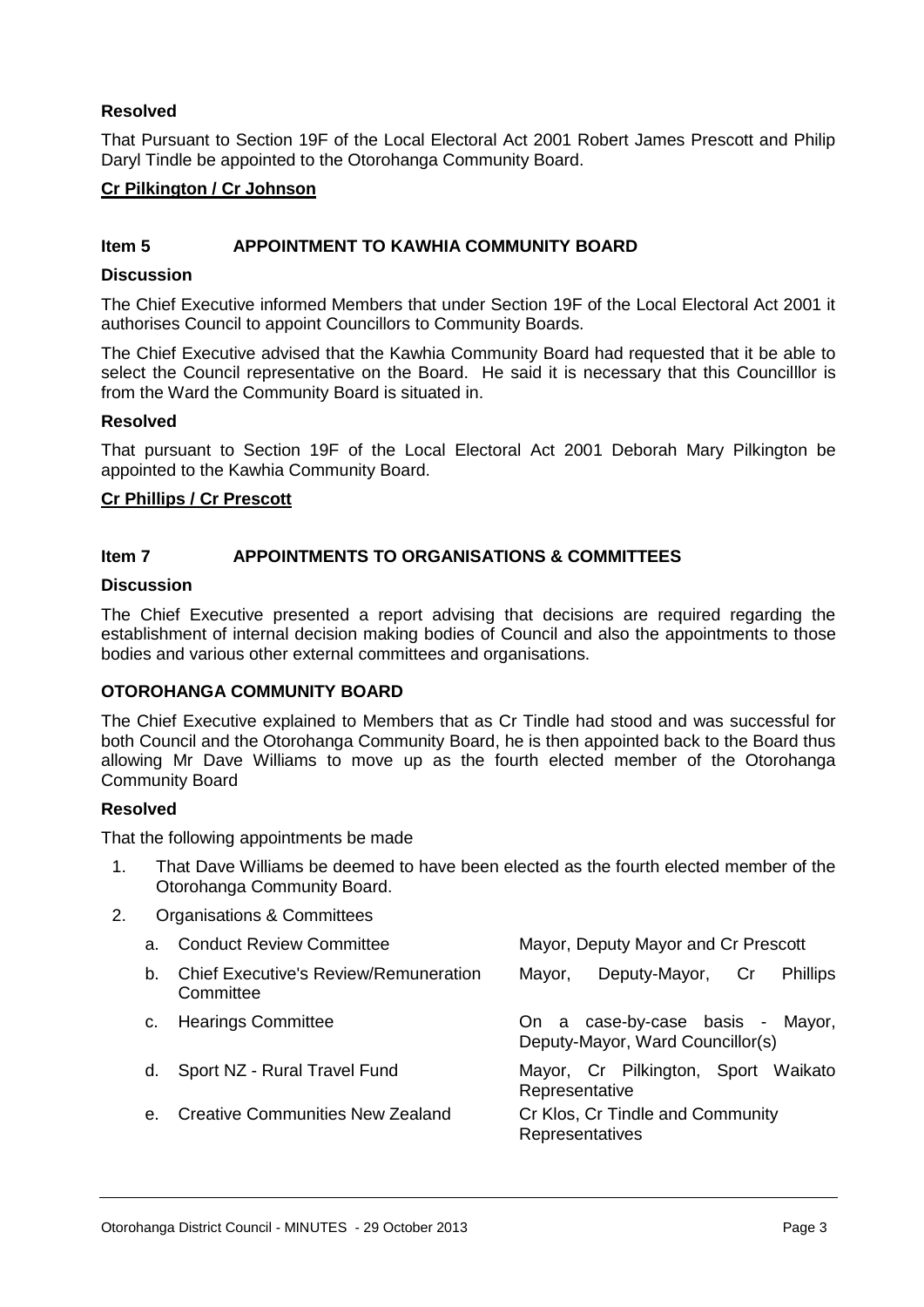| f. | Housing for the Elderly Committee:<br>(Otorohanga Community Board Committee)              | Cr Prescott, Cr Tindle                                                  |
|----|-------------------------------------------------------------------------------------------|-------------------------------------------------------------------------|
| g. | Local Government New Zealand - Zone 2                                                     | Mayor (Delegate), Deputy Mayor<br>(Alternate)                           |
| h. | Otorohanga District Development Board                                                     | Cr Pilkington                                                           |
| i. | Waikato Regional Council - Regional<br><b>Transport Committee</b>                         | Mayor (Delegate), Deputy Mayor<br>(Alternate)                           |
| j. | Waikato Regional Airport Company Limited                                                  | Mayor                                                                   |
| k. | Waikeria Prison / Community Liaison Group                                                 | Cr Klos, Cr Prescott                                                    |
| I. | <b>Beattie Community Trust</b>                                                            | Cr Johnson                                                              |
| m. | Waikato Civil Defence & Emergency<br><b>Management Joint Committee</b>                    | Mayor (Delegate), Cr Prescott & Cr<br>Tindle (First & Second Alternate) |
| n. | Waipa Catchment Liaison Sub-committee                                                     | Cr Johnson                                                              |
| о. | Rural Water Supply Committees (Arohena,<br>Ranginui, Tihiroa, Waipa)                      | <b>Ward Councillor</b>                                                  |
| p. | <b>Council Youth Advocate</b>                                                             | Mayor                                                                   |
| q. | North King Country Development Trust                                                      | Mayor, Cr Phillips                                                      |
| r. | <b>Waikato Regional Policy Statement</b><br><b>Combined Council's Joint Working Party</b> | Mayor, Cr Johnson                                                       |
| S. | Upper Waikato River Settlement Joint<br>Management Agreement (Raukawa Iwi)                | Mayor, Cr Klos                                                          |
| t. | Waipa River Settlement Joint Management<br>Agreement (Maniapoto Iwi)                      | Mayor                                                                   |
| u. | <b>West Coast Zone Committee</b>                                                          | Cr Pilkington                                                           |
|    |                                                                                           |                                                                         |

#### **Cr Phillips / Cr Johnson**

#### **Item 6 DELEGATIONS FROM OTOROHANGA DISTRICT COUNCIL**

#### **Discussion**

The Chief Executive presented a report informing Members that Council is required to delegate specific responsibilities to the Community Boards.

#### **Resolved**

That pursuant to Clause 32 of Schedule Seven to the Local Government Act 2002 the Otorohanga District Council hereby delegates to the Otorohanga and Kawhia Community Boards, in respect of their Community, all of Council's functions, duties and powers relating to:

- Refuse collection and disposal; and
- Water supply operation and maintenance; and
- Sewerage treatment and reticulation; and
- Flood protection; and
- Storm water drainage; and
- Security patrols; and
- Housing for the elderly; and
- Community property; and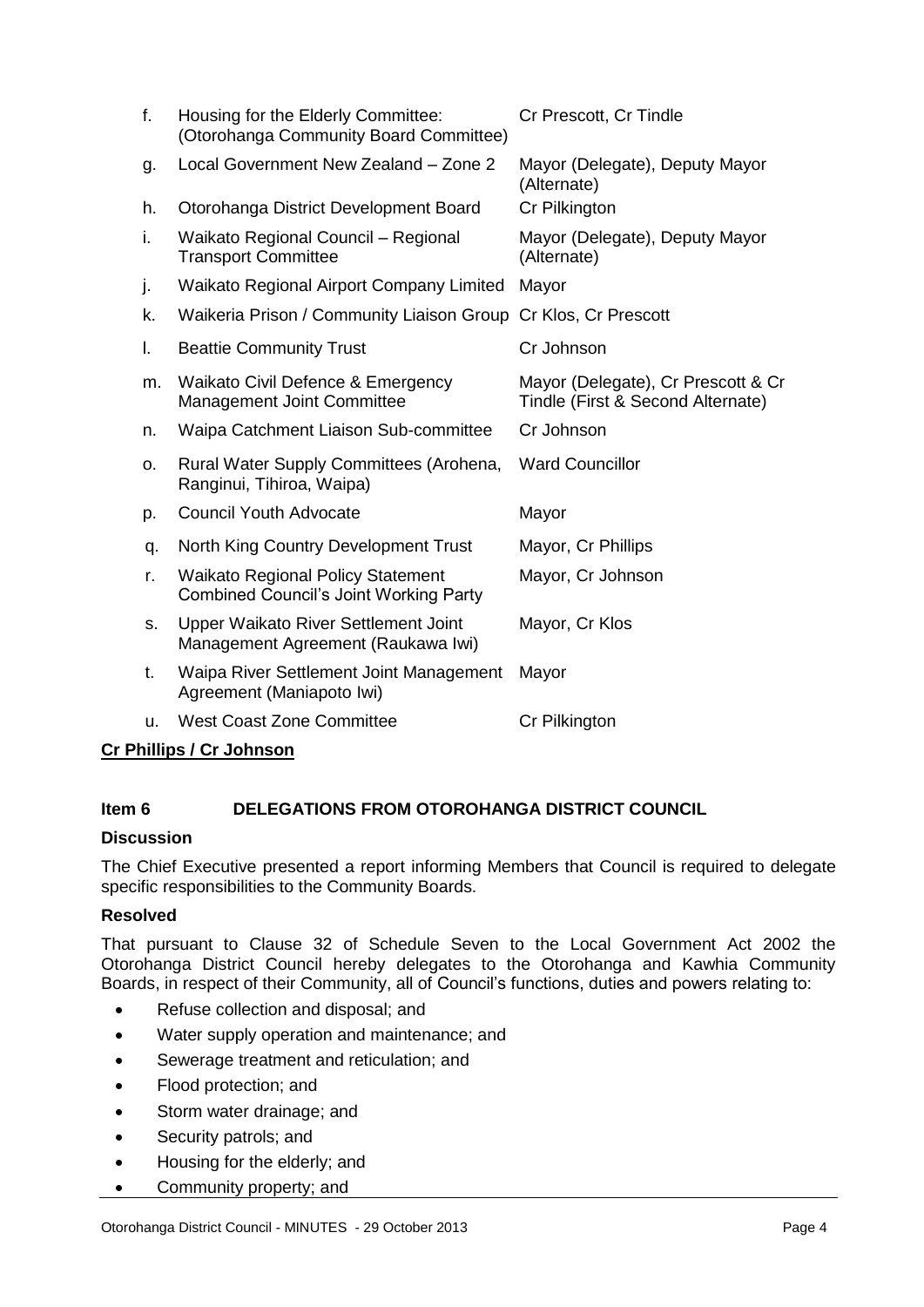Cemeteries.

The above delegations are subject to the following conditions:

- 1. The respective Community Account not going into a financial deficit situation without the prior approval of Council.
- 2. Full allowance having been made for any proposed expenditure in the estimates approved by Council.
- 3. Compliance with relevant policies or directions specified by Council.

#### **Cr Prescott / Cr Johnson**

#### **Item 8 ODC PROPOSED SCHEDULE OF ORDINARY MEETING DATES NOVEMBER 2013 TO DECEMBER 2014**

#### **Discussion**

The Chief Executive presented a report on a proposed schedule of ordinary meeting dates for the period November 2013 to December 2014.

Cr Phillips suggested rather than providing the proposed dates that Council elect to meet on either the second or third Tuesday of each month. The Chief Executive replied that once Council comes into January 2014 the meeting dates as proposed, are the third Tuesday in the month.

#### **Resolved**

That pursuant to Clause 19 of the Seventh Schedule to the Local Government Act 2002, I hereby give notice of the time and date for the ordinary meetings of the Otorohanga District Council on a monthly schedule -

#### 19 November 2013, **9.00am** 17 June 2014 (Adopt Draft Annual Plan)

- 17 December 2013 15 July 2014 21 January 2014 19 August 2014 18 February 2014 16 September 2014 18 March 2014 (Estimates Workshop) 21 October 2014
- 15 April 2014 (Draft Annual Plan) 18 November 2014
- 

TIME: **10.00am**

VENUE: Council Chambers

#### **Cr Williams / Cr Klos**

#### **Item 10 PLANNING REPORT FOR JULY TO SEPTEMBER 2013**

#### **Discussion**

The Environmental Services Manager presented a report on the Resource Consents granted under Delegated Authority for the period July to September 2013.

#### **RESOURCE CONSENT DECISION – RM130016**

The Environmental Services Manager circulated a Resource Consent decision under the Resource Management Act 1991 in respect to application RM 130016 – Brian & Gretta Withers. He reported that following receipt of the information from NZ Transport Agency (NZTA), the Hearings Committee confirmed its decision to grant consent to Brian & Gretta Withers to establish and operate a quarry at Awatane Road. He said advice from NZTA stated –

20 May 2014 16 December 2014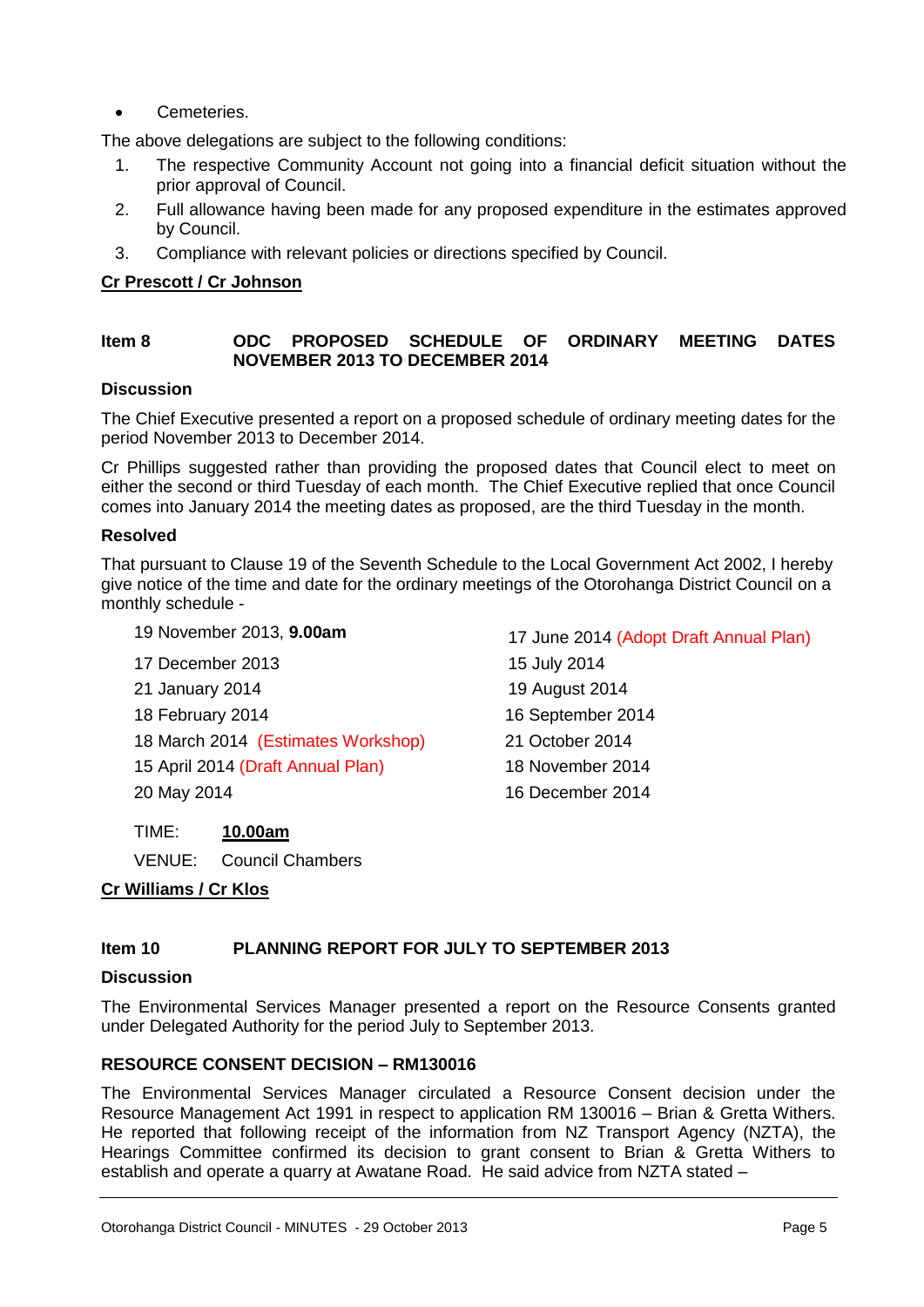*'It has been assessed that the mitigation measures are suitable for the proposed application at this environment….'.* 

#### **Resolved**

**That** 

1. The Planning Report for July to September 2013 be received.

#### **Cr Pilkington / Cr Johnson**

2. The Resource Consent decision of the Hearings Committee in respect to application RM130016 – Brian & Gretta Withers be received.

#### **Cr Prescott / His Worship**

#### **Item 11 DISTRICT BUILDING CONTROL OFFICERS REPORT FOR JULY TO SEPTEMBER 2013**

#### **Discussion**

The Environmental Services Manager summarised the District Building Control Officer's report for July to September 2013.

With regard to the changes to Regulation 18, that state all Building Officials will be required to hold or be working towards an appropriate qualification by 1 December 2015, the Environmental Services Manager confirmed that, at the present time, no existing Council staff hold these mandatory qualifications. Cr Pilkington expressed the opinion that this is another cost which will end up on the building owner.

#### **Resolved**

That the District Building Control Officer's report for July to September 2013 is received.

#### **Cr Pilkington / Cr Phillips**

#### **Item 9 DISTRICT LIBRARIANS REPORT FOR JULY TO SEPTEMBER 2013**

#### **Discussion**

The District Librarian attended the meeting and presented her quarterly report for the period July to September 2013. Cr Pilkington referred to the very successful programmes introduced into the Library and queried whether these translate to non-library users becoming library members. The District Librarian replied that there is a different number of parents which come each week however, it is hoped that by word of mouth others will participate and that in the future the programme will attract new library members. Cr Pilkington commended the Library staff on their combined participation and involvement with the Otorohanga College Staff.

#### **Resolved**

That the District Librarian's quarterly report for the period July to September 2013 be received.

#### **Cr Tindle / Cr Pilkington**

#### **Item 12 REVIEW OF WATER SERVICES BYLAW 2007**

#### **Discussion**

The Engineering Manager presented a report advising that Council is required to review its Water Services Bylaw. He said the report reviews the performance of the existing Bylaw and recommends that the Bylaw remains in force without change. The Engineering Manager said that the current Bylaw has functioned very well and provides a commonsense approach. He said the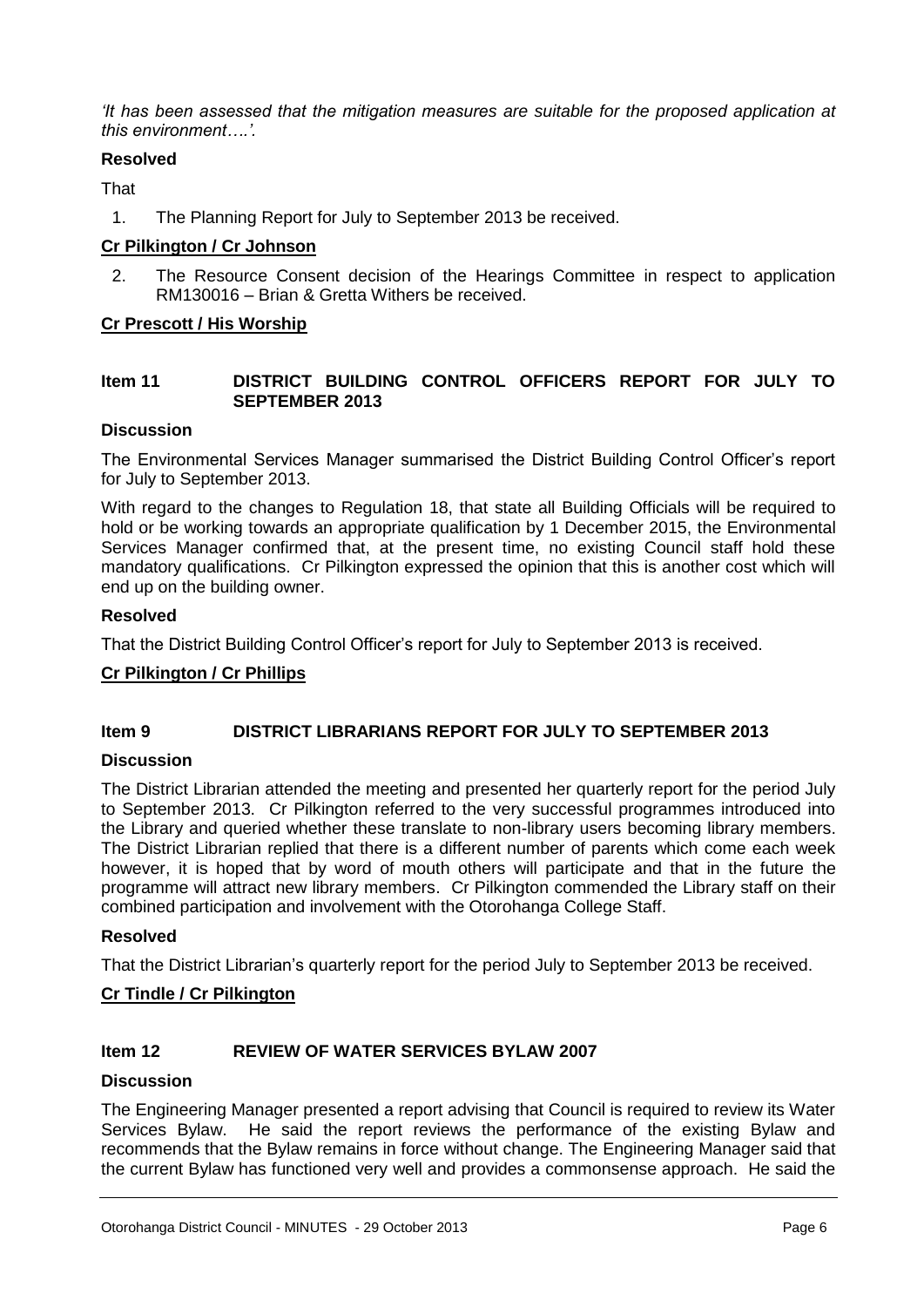Bylaw was to be reviewed five years from when it was put in place however, this date has now passed but the Bylaw is still operational and can be reviewed and a new Bylaw put in place.

Cr Pilkington referred to the proposed recommendation in particular to item 2 and queried why the word 'significant' is inserted prior to 'change'. She expressed the opinion that as no change is proposed then why include the word 'significant'. In reply to Cr Phillips regarding why the Bylaw was introduced, the Engineering Manager replied that the Waikato Regional Council had introduced a Bylaw requiring all communities to have a Consent to Discharge Stormwater from the community into the river. He said Council had no means of control as to what went into the stormwater system.

#### **Resolved**

**That** 

1. The Engineering Manager's report be received.

#### **Cr Tindle / Cr Phillips**

2. That public consultation, in accordance with the Special Consultative Process of the Local Government Act 2002, be conducted in respect of a proposal that the Otorohanga District Council Water Services Bylaw 2007 be replaced by an Otorohanga District Council Water Services Bylaw 2014, with identical content.

#### **His Worship / Cr Tindle**

#### **Item 13 ODC MATTERS REFERRED FROM 8 OCTOBER 2013**

#### **Discussion**

The Governance Supervisor took Members through Matters Referred.

#### **KAWHIA WHARF & PONTOON**

The Engineering Manager provided Cr Pilkington with a list of the work that was to take place on the Kawhia wharf and pontoon.

#### **ROAD RESERVE – MAIHIIHI ROAD**

The Engineering Manager advised that staff had not explored the options to remove a gum tree on road reserve along Maihiihi Road as this was actually carried out by The Lines Company.

#### **PAVEMENT FAILURE – HONIKIWI ROAD**

The Engineering Manager confirmed that staff have been requested to look at a section of pavement failure 300m off the second summit on Honikiwi Road.

It was agreed that all items be deleted from Matters Referred.

#### **GENERAL**

#### **UNWANTED CATS**

Cr Johnson advised he had received a call from a ratepayer regarding the dumping of unwanted cats in the rural area which impacts on the wildlife. He said this is an ongoing problem for the WRC and queried whether this Council could do anything. The Environmental Services Manager replied that funding for this purpose has not been budgeted for and that unwanted cats do become an issue particularly within the Community.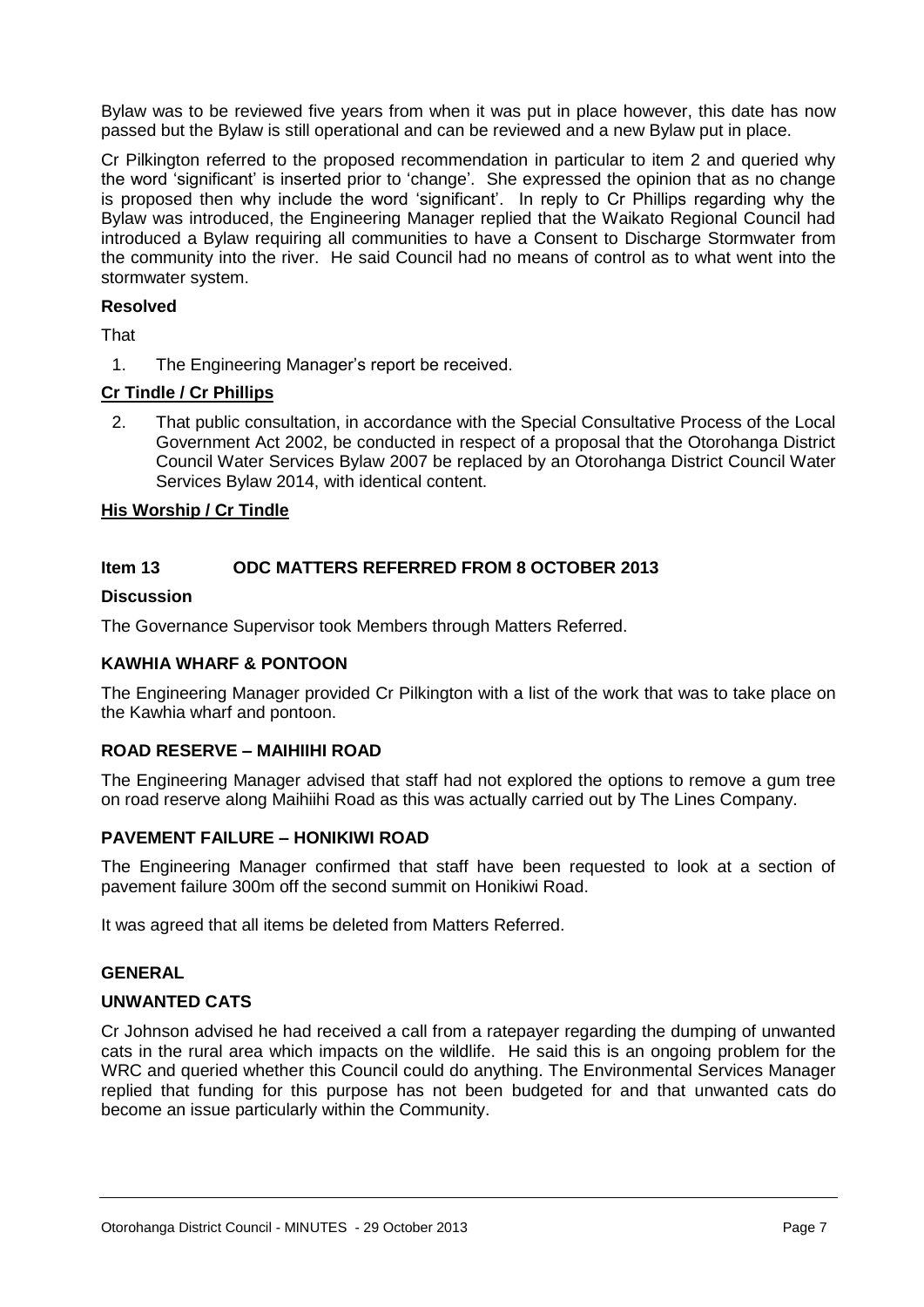#### **RAILWAY EVENT**

Cr Prescott reported on a call he had received from a local resident requesting a possible road closure of Wahanui Crescent on 1 December 2013 in support of the 150 year celebration of Kiwi Rail. Cr Pilkington reported that to date there has been no confirmation of the event nor whether any trains will be stopping in Otorohanga. It was agreed that Council wait until further information is received.

#### **MOWING OF ROAD VERGES**

Cr Prescott referred to a property on the corner Phillips & Merrin Avenue which is unkept by the owner and now two goats are grazing the area.

#### **KAKAMUTU ROAD FOOTPATH**

Cr Phillips extended congratulations to staff involved in the Kakamutu Road footpath upgrade.

#### **RANGIATEA ROAD**

Cr Phillips highlighted the breakup of seal on part of Rangiatea Road. The Engineering Manager replied this is to be looked into by staff.

#### **ROAD MARKER PEGS**

Cr Phillips queried why the Contractor needs to spray such a large area around road marker pegs. The Engineering Manager advised that the Contractor who carries out the roadside mowing is also responsible for the spraying therefore, in creating larger sprayed areas around markers pegs, this makes the mowing easier. It was also questioned whether road marker pegs are required at all. The Engineering Manager agreed to look into this.

#### **LUNCHEON ADJOURNMENT**

Council adjourned for lunch at 12.45pm and resumed at 1.14pm.

The Engineering Manager reported that during the lunch break he had spoken to Council's Roading Manager regarding road marker pegs and that there is no specific requirement to have them but there is a standard for roads which is dependent on the amount of traffic, which Council has tried to be compliant with. The Engineering Manager reported that nationally there are discussions on the uniform standards for roads.

#### **DISTRICT PLAN**

Cr Phillips referred to the District Plan Review and queried whether an evaluation of this should be undertaken to ascertain whether Council could do better. The Environmental Services Manager advised that the next stage in the process if the Landscape section had been resolved, would be to adopt the Plan as the final Operative Plan, but as this has taken so long it may be necessary to go to an intermediate step and adopt a References Version, which would refer to all the sections that are operative and the ones that are not.

The Environmental Services Manager advised that while an evaluation could be carried out, when it comes to the next review in five or ten year's time, there will have been a change of staff and Councillors. He said there is a statutory requirement for Council to do a Section 32 report which evaluates the effectiveness of the Plan. His Worship expressed the opinion that a substantial amount has been learnt in retrospect certainly regarding the matter of consultation. Cr Pilkington said there could be merit in some form of debrief session in an effort to explain matters that the Environmental Services Manager has talked about. She said there are a number of disaffected land owners who feel they have not been included. Cr Klos said she can concur with Cr Pilkington's comments as she has inherited some very aggrieved land owners who want to meet with her and tell her their story.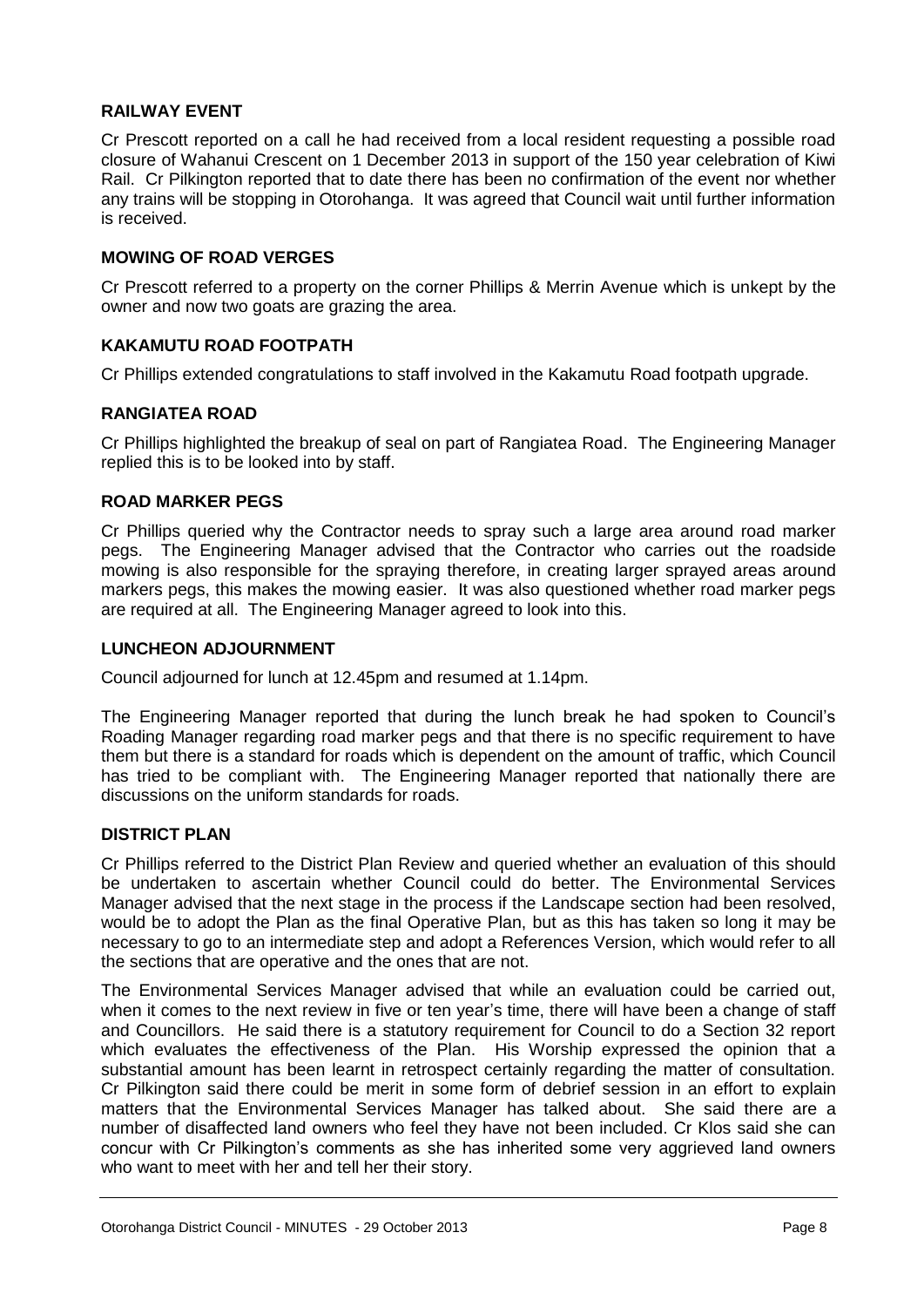The Chief Executive expressed the opinion that should a review be carried out, Council would be somewhat limited in what it could say. He said it has been documented on what went well and what did not go so well. The Environmental Services Manager advised that extensive consultation had been undertaken however, this is a very structured process.

Cr Pilkington said that should the process be explained to the affected parties in a workshop situation then this may 'mend a few fences'.

Cr Pilkington expressed concern in regard to outstanding landscapes and what is going to happen when there is a National Policy Statement and its implications. The Environmental Services Manager suggested that Council wait until the new maps are circulated as the matter is still subject to mediation however, Council is working towards a good result. Cr Phillips expressed the opinion that it would be useful to have a debrief on the process to ascertain whether things could have been carried out differently.

#### **ANNUAL SPRING FLING – KAWHIA**

Cr Pilkington reported on the sixth annual Spring Fling event held last weekend in Kawhia and said this comprised of a high standard of art with very good attendance and sales.

#### **OTOROHANGA DISTRICT MAP**

Cr Pilkington along with Crs Klos and Tindle requested a hard copy of the Otorohanga District desk map.

#### **OTOROHANGA BUSINESS GROUP ELECTION MEETING**

Cr Klos reported she attended an election meeting whereat only one person spoke of the District. She said this Council has a very big district and should be considered as a whole not just what affects the Otorohanga Community. Cr Klos said it is her intention to foster the District as a whole.

#### **CR WILLIAMS**

Cr Williams thanked Councillors and staff for welcoming her to the meeting and reported that she holds a full-time working position and along with her husband, farms at Tihiroa.

#### **LOCAL ALCOHOL POLICY (LAP)**

The Environmental Services Manager reported that the provisional LAP has been completed and will be made available to Councillors and Submitters with a covering letter. He said it is the intention not to take the Policy to the next step until after Waitangi Day 2014.

#### **YELLOW BRISTLE GRASS**

The Engineering Manager reported that a Contractor has been instructed to spray Yellow Bristle Grass along roadsides particularly in the central areas of the District and out towards Harbour Road.

#### **ELECTRICITY SUPPLY**

The Chief Executive referred to Council's Contract with King Country Energy (KCE) for the supply of electricity which expires in December 2013. He said, to date little progress has been made for the supply of electricity under the All of Government Procurement (AOG) however, an offer has been received from KCE representing a 15-17.5 percent reduction in the unit rate for what Council is currently paying. He said this will equate to a \$25 – 30,000 saving per annum.

#### **POPULATION HEALTH**

The Governance Supervisor presented a letter received from Population Health requesting an opportunity to present to the new Councillors on the important role of Local Government in